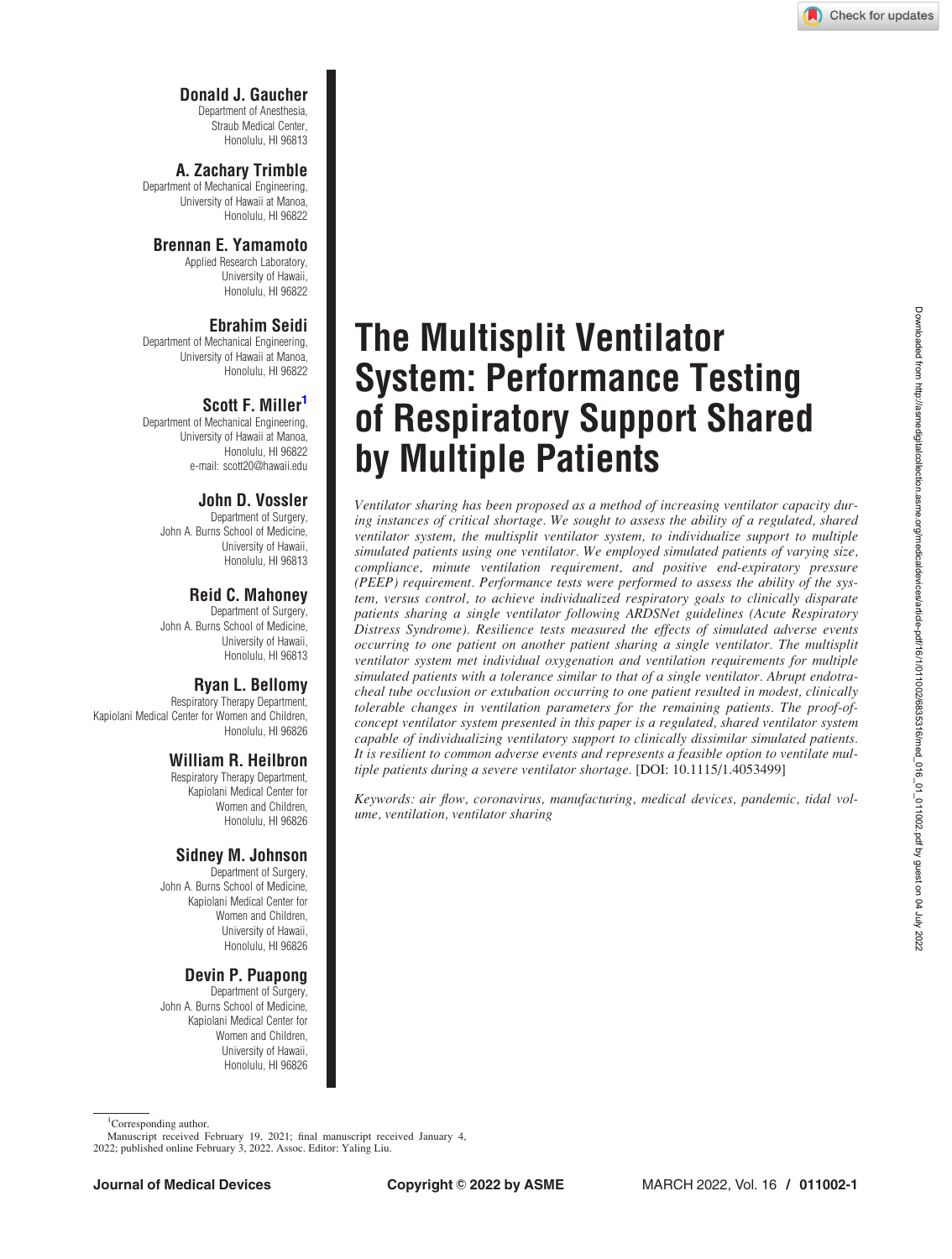#### Hyeong Jun Ahn

Department of Quantitative Health Sciences, John A. Burns School of Medicine, University of Hawaii, Honolulu, HI 96813

#### Russell K. Woo

Department of Surgery, John A. Burns School of Medicine, Kapiolani Medical Center for Women and Children, University of Hawaii, Honolulu, HI 96826

#### 1 Introduction

The severe acute respiratory syndrome SARS-CoV-2 virus causes coronavirus disease (COVID-19), and was first identified in Wuhan, China in December 2019 [[1](#page-6-0)]. It has since become a rapidly expanding global pandemic, and as of this writing, a total of more than 90 million cases and about 2 million deaths have been confirmed [\[2\]](#page-6-0). The SARS-CoV-2 virus may develop progressive viral pneumonitis in COVID-19 patients, resulting in acute respiratory distress syndrome (ARDS), in which mechanical ventilation is required  $\lceil 3 \rceil$ . It has been reported that  $15-20\%$  of the COVID-19 patients need hospitalization and 3–5% of them require critical care [[4](#page-6-0)]. The global COVID-19 pandemic has resulted in a significant shortage of ventilators, extracorporeal membrane oxygenation machines, and personal protective equipment [\[5](#page-6-0)]. Mechanical ventilation provides benefits such as provision of sustained, proper minute volume, and blood oxygen conservation [[6](#page-7-0)]. The utilization of a single modified ventilator to individually ventilate the lungs of a single patient was studied in Refs. [\[7](#page-7-0)] and [\[8\]](#page-7-0). Both of their techniques control the tidal volume to each lung in a patient, allowing separation of the exhaled gas, which results in limiting the possibility of cross-infection.

During the covid-19 crisis, the fatality rate drastically increased in areas where the number of critical patients in need of hospitalization exceeded the availability of care [\[3\]](#page-6-0). With the current COVID-19 pandemic, public health officials are predicting a ventilator shortage for critically ill patients in the United States. This acute shortage of this life-saving device, and the tremendous pressure and uncertainty about the future of the COVID-19 crisis, urging to search for solutions. With few companies having enough expertise and technology to produce ventilators, mass production of this device is a difficult task in the midst of the COVID-19 crisis [\[9\]](#page-7-0). The mechanical ventilators are technically complex and costly medical devices, and rapidly accelerating and enhancing their production is difficult [\[10](#page-7-0)]. In response, multiple commercial and government efforts are currently in place to increase the national ventilator capacity.

The critical shortage of mechanical ventilators raised the concept of ventilator sharing that means ventilating four similar patients' lungs by means of a single ventilator [[11\]](#page-7-0), and then this concept was examined adequately on adult human-sized sheep for 12 h [[12\]](#page-7-0). The splitting of ventilators has raised several concerns, such as the uneven distribution of tidal volume between the patients. This concern can theoretically be avoided by matching patients by size and respiratory mechanics at the beginning of the mechanical ventilation process [\[13](#page-7-0)]. Ventilator sharing has not been fully investigated; the experimental and the impacts have not been completely characterized [[10\]](#page-7-0). There is skepticism about shared ventilation. It was stressed that errors in ventilator sharing could be dangerous and harmful to one or both patients if not

implemented correctly in Ref. [[14\]](#page-7-0). They also indicated that ventilator sharing requires a closer patient monitoring to prevent any injury to the patients. Shared pressure-controlled ventilation was recommended in Ref. [[15\]](#page-7-0), with the inclusion of in-line pressure relief valves offers least risk for shared ventilation. Simulated ventilation of two patients with a single ventilator has been studied [[16\]](#page-7-0). They highlighted three potential problems: (1) partitioning inspiratory flow between patients, (2) measuring tidal volume, and (3) providing individual positive end-expiratory pressure (PEEP).

Despite all these concerns, in the mass casualty shooting in Las Vegas in 2017, physicians reconfigured a T-tube to allow a single ventilator to be used for two patients in an acute care setting [[17\]](#page-7-0). In addition, in the current crisis, ventilator sharing protocols are actively being prepared by U.S. hospitals [\[18,19](#page-7-0)]. To date, these reports primarily utilize a simple split system utilizing Tconnectors to join patients in an open, parallel system.

An optimization model was presented to plan the procuring and sharing of ventilator resources during a stochastic and increasing demand for this device in different states at different times [[20\]](#page-7-0). Many efforts have been made in rapid prototyping of ventilator alternatives during COVID-19 pandemic. Three-dimensional printed ventilators developed as a rapid solution for the COVID-19 pandemic has been reviewed in the literature [\[21](#page-7-0)]. One of the first projects regarding rapid ventilator production was started by the University of Vermont. The primary aims of the Vermontilator [[22](#page-7-0)] were to provide a rapidly manufactured inexpensive ventilator with a long working lifespan for the COVID-19 patients. The second aim of the Vermontilator was the optimization of the airway pressure release ventilation mode [\[23](#page-7-0)]. A mechanical ventilator was made with control of respiratory rate, tidal volume, and inspiratory: expiratory (I:E) ratio and tested it in a porcine model [[24\]](#page-7-0). A simple fully mechanical ventilation device that does not require electricity was designed and described in Ref. [\[25](#page-7-0)]. The operating power was provided by the pressurized breathing gas. Controllable parameters were peak inspiratory pressure, PEEP, and ventilation frequency.

Two pairs of patients were successfully ventilated in Ref. [\[26](#page-7-0)] for 1 h with a single ventilator with control valves, which is a system like the one presented in this paper. In this study, an independent adjustment of pressure and tidal volume was provided for each patient. Likewise, Ref. [[10\]](#page-7-0) presented a similar method in which a Hoffman clamp was used to adjust resistance. A mathematical model of two patients supported by a mechanical ventilator was developed as described in Ref. [[27](#page-7-0)]. The model included two different setups: (1) T-splitters supplied air to two patients and 2) a modified setup with a variable resistance in each inhalation pathway and one-way valves in each exhalation pathway. Two pigs were ventilated with a system that provided individualized tidal volume and pressure as efficaciously as each pig on its own ventilator [\[28](#page-7-0)]. The mechanical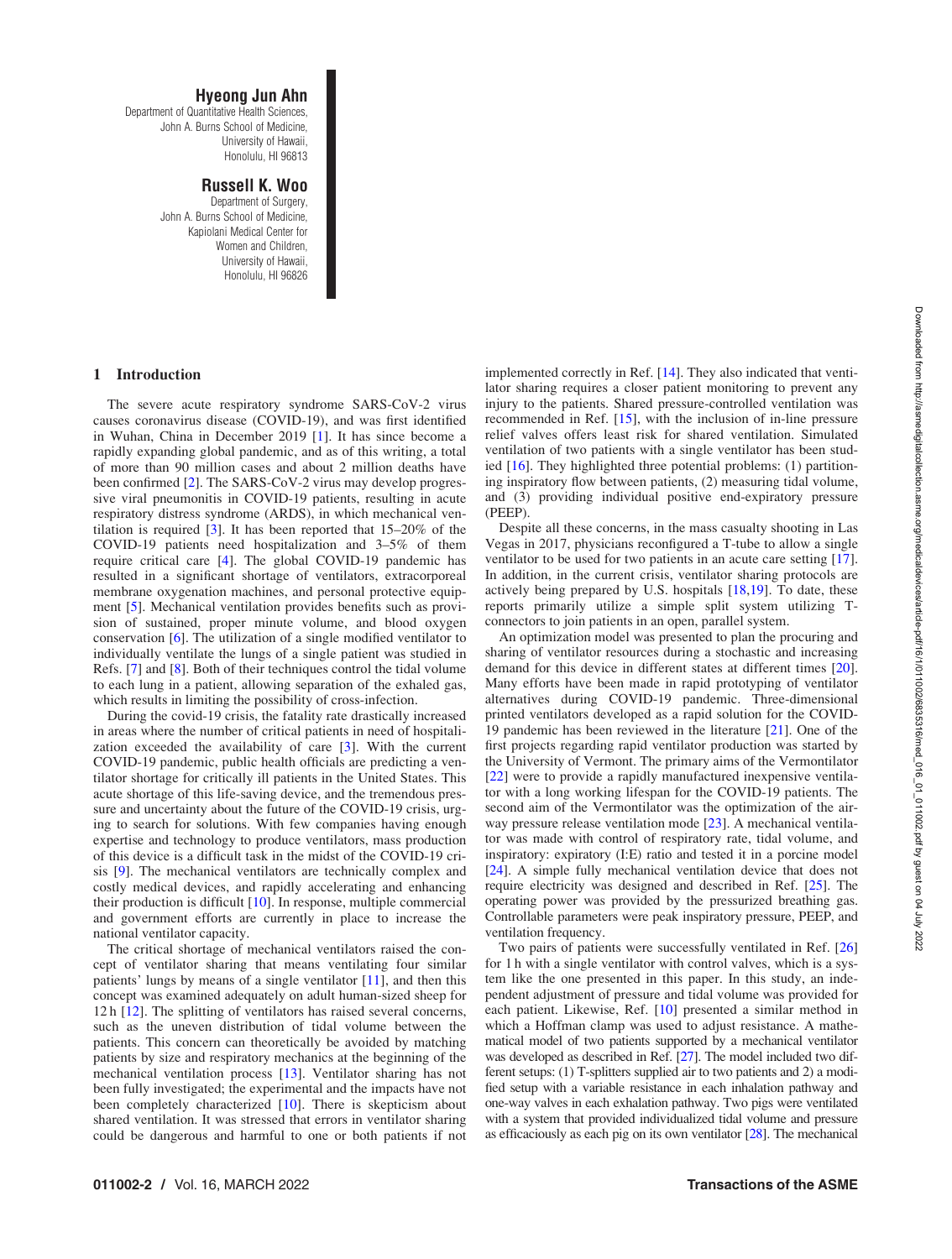ventilator Milano design was introduced in Ref. [[29](#page-7-0)], the electromechanical equivalent of the old Manley Ventilator, in response to the shortage of ventilators during the COVID-19 pandemic.

As of this writing, using one ventilator to support multiple patients is not an Food and Drug Administration-approved application. On Mar. 26, 2020 a position statement by the society of critical care medicine (SCCM) and others was made recommending against ventilating multiple patients with a single ventilator [[30](#page-7-0)]. The important points of the Joint Statement center on concerns about patient safety and that the shared ventilator system could not be adjusted to meet the individual needs of the critically ill patient group. These concerns are specific to the chronic and difficult management problems unique to ARDS. The statement raises other concerns noting the necessity of individualized ventilation in the event of inadvertent endotracheal tube occlusion or pneumothorax as such might cause adverse and unpredictable consequences to the other patient(s). The concerns listed in the joint statement appear valid and would certainly apply to patients managed using an open unregulated shared ventilator system.

In light of this statement while also recognizing the dire consequences of a ventilator shortage, we developed a novel ventilator modification, the multisplit ventilator system (MSVS). It is imperative to scientifically study the possibilities and limitations of ventilator sharing. The Joint Statement listed several key clinical concerns that prompted the published statement advising against ventilator sharing. These concerns focused on the assumption that individualized care could not be provided to more than one patient while sharing a ventilator. Our system was designed to address many of these concerns. The MSVS is made from readily available materials and allows individualized respiratory support to multiple patients with a single ventilator. We hypothesize that the MSVS is capable of simultaneous individualized ventilator support to clinically dissimilar simulated patients. We further hypothesize that the MSVS is resilient to adverse events such as abrupt endotracheal tube occlusion or extubation (removal of the endotracheal tube), which were simulated in the experiment.

#### 2 Materials and Methods

2.1 System Description. The MSVS uses readily available flow valves, one-way valves, and connectors that allows for individualized regulation of pressures and flows as described in Ref. [[31](#page-7-0)]. Bacterial/viral filters and one-way valves were used in each inspiratory and expiratory limb to prohibit cross contamination between patients. Inspiratory flow, and thereby inspiratory pressures and tidal volumes, was individually regulated using easy to assemble flow valves consisting of medical tubing and compression clamps.

Positive end-expiratory pressure was individually controlled using an adjustable water column. Placed on the expiratory limbs, these columns functioned under the same principle as for bubble continuous positive airway pressure. This experimental system used a Hamilton G5 ventilator (Hamilton Medical AG, Bonaduz, Switzerland), which is a commonly used mechanical ventilator that features a flow sensor located close to the patient's endotracheal tube to monitor patient pressures and volumes. Patient monitoring was achieved by manipulating a three-way stopcock manifold connected to the Hamilton G5 ventilator's external flow sensors to view individual patient pressures and tidal volumes in real-time allowing for appropriate manual intervention. The ventilator's native, single flow sensor cannot provide multiple data sets for all patients at the same time. Given this limitation, this manifold enables clinicians to view one patient's pulmonary mechanics at a time. Clinicians would therefore have to sample each patient one at a time to view the pressure and flow data from the ventilator's sensors.

After reaching steady-state, digital and analog measurements of Ve, plateau pressure (Pplateau), and PEEP were taken. An auxiliary oxygen port was placed in line to allow for individualized

fractional inspired oxygen. Oversight of all patients in parallel was achieved with the addition of in-line pressure manometers and respirometers (Fig. 1). A key feature of the system is that it is easy to assemble using common components that are widely available in hospitals and standard hardware stores (Fig. [2\)](#page-3-0).

Patients were simulated by attaching 7.0 endotracheal tubes directly to standard anesthesia reservoir bags. Normal compliance was simulated by two bags connected by T-tube, representing a "healthy" model, and decreased compliance was simulated by a single bag, representing an "ARDS" model. The simulated patients were arranged in a radially dispersed layout around the MSVS to mimic patient care. A single, Hamilton G5 ventilator was connected to the MSVS.

2.2 Validation of the Simulated Patient Model. A defining feature of ARDS is decreased lung compliance. This series of experiments was designed to validate whether the simulated patient models were adequate representations of normal and diseased human lungs. One clinical feature of ARDS is a clinically significant decrease in total lung compliance and a general need for low volume/elevated PEEP ventilation strategies. In order to determine if the anesthesia bags used to simulate patient lungs represented a reasonable model, we sought to determine the compliances of the single 3 L and double 3 L anesthesia reservoir bag arrangements. The "healthy" model consisted of two 3 L adult anesthesia bags connected by T-tube. The "ARDS" model consisted of a single 3 L adult anesthesia reservoir bag. Each arrangement was connected to a 50 mL syringe and a manometer. We filled the bags with a residual volume that resulted in a static pressure of 6 cm  $H_2O$ , which was the lowest accurate range of our manometer. We used the syringe to fill the bag in 50 mL increments and measured the pressure as a function of the change in volume. This experiment was completed five times for both the "healthy," and "ARDS" models.

#### 2.3 Performance Testing.

2.3.1 Patient Prototypes. Simulated patient prototypes were created to test the system's ability to accommodate patients of varying ideal body weight (IBW), lung compliance, minute



Fig. 1 Schematic diagram of the MSVS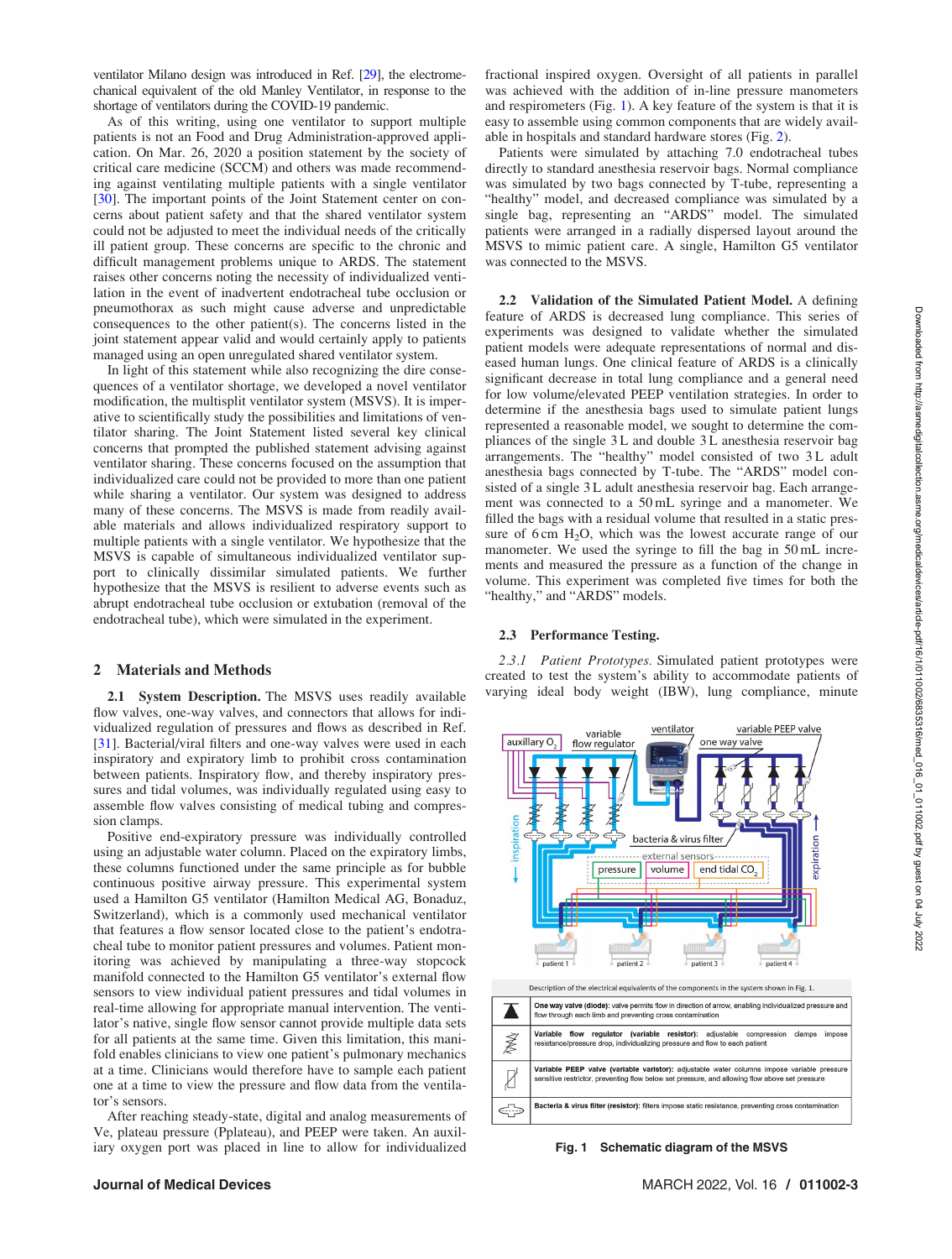<span id="page-3-0"></span>

Fig. 2 MSVS system assembled using commonly available components

ventilation (Ve) requirement, and PEEP requirement. These patient prototypes were designed to represent wide variation in clinically relevant patient characteristics. The simulated prototype patients were varied by size  $(5'0'' \text{ F} = 42 \text{ kg} \text{ IBW}$  and  $6'2''$  $M = 86$  kg IBW), lung compliance (normal = double anesthesia reservoir bag and  $low = single$  anesthesia reservoir bag), minute ventilation requirement  $(low = 100 \text{ mL/min/kg}$  IBW and high =  $140$  mL/min/kg IBW), and PEEP requirement (8 cmH<sub>2</sub>O) and 15 cmH2O). Tidal volumes and respiratory rates were derived by following the National Heart, Lung, and Blood Institute ARDS clinical network mechanical ventilation protocol [[32\]](#page-7-0). Utilizing the patient variables resulted in sixteen different combinations, eight male patient and eight female patient prototypes.

2.3.2 Experimental Protocol. A stepwise clinical protocol was created to standardize how simulated patients would be sequentially placed on the MSVS shared ventilator system based on pressure and respiratory rate. For the system performance experiments, 32 different combinations of simulated patient pairs were tested. The MSVS is designed to support up to four patients. However, in practice, shared ventilation would likely be employed in patient pairs in the extreme scenarios of ventilator shortage. We therefore sought to perform a thorough evaluation of the system's ability to support pairs of patients of different sizes and different clinical characteristics. Though simulated patient pairs were tested, the MSVS is maintained with the third and fourth circuits connected to dummy bags. These extra circuits serve as a buffer to minimize the effects of adverse events occurring to one patient on the others. This is an important feature of the system that is necessary even when supporting only two patients. The system's ability to support three or four patients with differing clinical needs can only be surmised and has not been tested in this study which focused only on patient pairs. Further study is therefore warranted.

2.3.3 Assessment of the System's Ability to Individualize Respiratory Support. This series of experiments was designed to assess the system's ability to individualize respiratory support to patients with widely differing clinical characteristics. Experiments were created for different combinations of patient prototype pairs that differ in size, minute ventilation requirement, lung compliance, and PEEP requirement. Two different patient prototypes, one male and one female, were paired together for each experiment. A total of 16 experiments were created by choosing the combinations where all four parameters were different between the patient prototypes. This process was repeated with the order reversed to create 16 more trial replicates for a total of 32 replicates. The two patient prototypes for each experiment were put on the MSVS system. ARDSNet recommendations [\[32](#page-7-0)] were strictly followed while supporting the simulated patients. The system's ability to individually meet the unique respiratory support requirements of the simulated patient combinations was recorded and compared to control performance. Each simulated patient was placed on a standard 1:1 ventilator and the same outcome measurements were taken. This served as the control group.

2.3.4 Assessment of the System's Resilience to Adverse Events. This series of experiments was designed to evaluate the effects of unexpected adverse events on simulated patients supported by the MSVS. Six experimental patient pairs were selected based on varying ranges of difference in tidal volumes. Initially, other variables were held constant, and pairs of patient prototypes were placed on the MSVS and supported on a single ventilator with PEEP of 15 with a single bag (low) lung compliance. Once steady-state was achieved, baseline measurements of Ve, plateau pressure (Pplateau), and PEEP were taken.

Then four events were simulated. The first event was extubation of the first patient prototype; the second patient prototype was then closely monitored for stability, and data measurement was performed (Ve, Pplateau, and PEEP). The second event was occlusion of the endotracheal tube to the first patient prototype; and again, the second patient prototype was closely monitored for stability and data measurement was performed. This process was then reversed. The second patient prototype was extubated, the first patient prototype was closely monitored, and data measurement was collected. The second patient prototype was then occluded, the first patient prototype was monitored closely, and data measurement was collected. It should be noted that between each event, the patients were brought back to steady-state prior to performing the next event.

2.3.5 Data Collection. Data were collected after successfully achieving the parameters for each patient prototype. Data were initially taken from the digital ventilator data screen for each patient by using the MSVS's monitoring manifold. The set PEEP, respiratory rate, and Pcontrol were recorded first. Patient One's actual PEEP, Pplateau, and minute ventilation were recorded. The same three values were then recorded for patient two. Occasionally the ventilator data screen did not supply a Pplateau value despite a ventilatory hold, so the Ppeak was recorded, and this value was denoted as such. Once the digital data had been recorded, data were taken from the analog setup for each patient. A volume and a pressure gage were individually attached to each patient bag at the end of the circuit to provide accurate measurements. Patient one was measured first. The volume gage was measured over ten inspiratory breaths for an average tidal volume. This was then multiplied by the set respiratory rate for a minute ventilation. The pressure gage was then monitored for the lowest value during expiration, taken as the PEEP. An inspiratory hold was then performed to obtain a Pplateau. This process was repeated for patient two. The trial was then terminated, and the machine reset to baseline settings.

2.3.6 Statistical Analysis. Simulated patients were grouped according to the ventilator therapy they received: standard 1:1 ventilator and MSVS. Patients were stratified by ideal body weight (Low =  $5'0''$  F, 46 kg, and High =  $6'2''$  M, 82 kg), compliance (normal  $=$  double anesthesia reservoir bag, and low  $=$  single anesthesia reservoir bag), minute ventilation requirement  $(low = 100 \text{ mL/min/kg}$  IBW, and high = 140 mL/min/kg IBW), and PEEP requirement (low =  $8 \text{ cm}H_2O$ , and high =  $15 \text{ cm}H_2O$ ). Patients in the MSVS were further stratified by their order of being placed on the multisplit ventilator: first or second. Outcomes analyzed for the assessment of the MSVS were absolute difference from goal minute ventilation (L/min), absolute difference from goal  $PEEP$  (cmH<sub>2</sub>O), and the binary outcome of plateau pressure less than  $30 \text{ cm} +12$ . The means of the ratio data type outcomes of the standard 1:1 ventilator and the multisplit ventilator groups were compared by two sample t-tests for overall and all stratifications. A generalized linear model was also conducted to test the mean difference between the two groups controlling for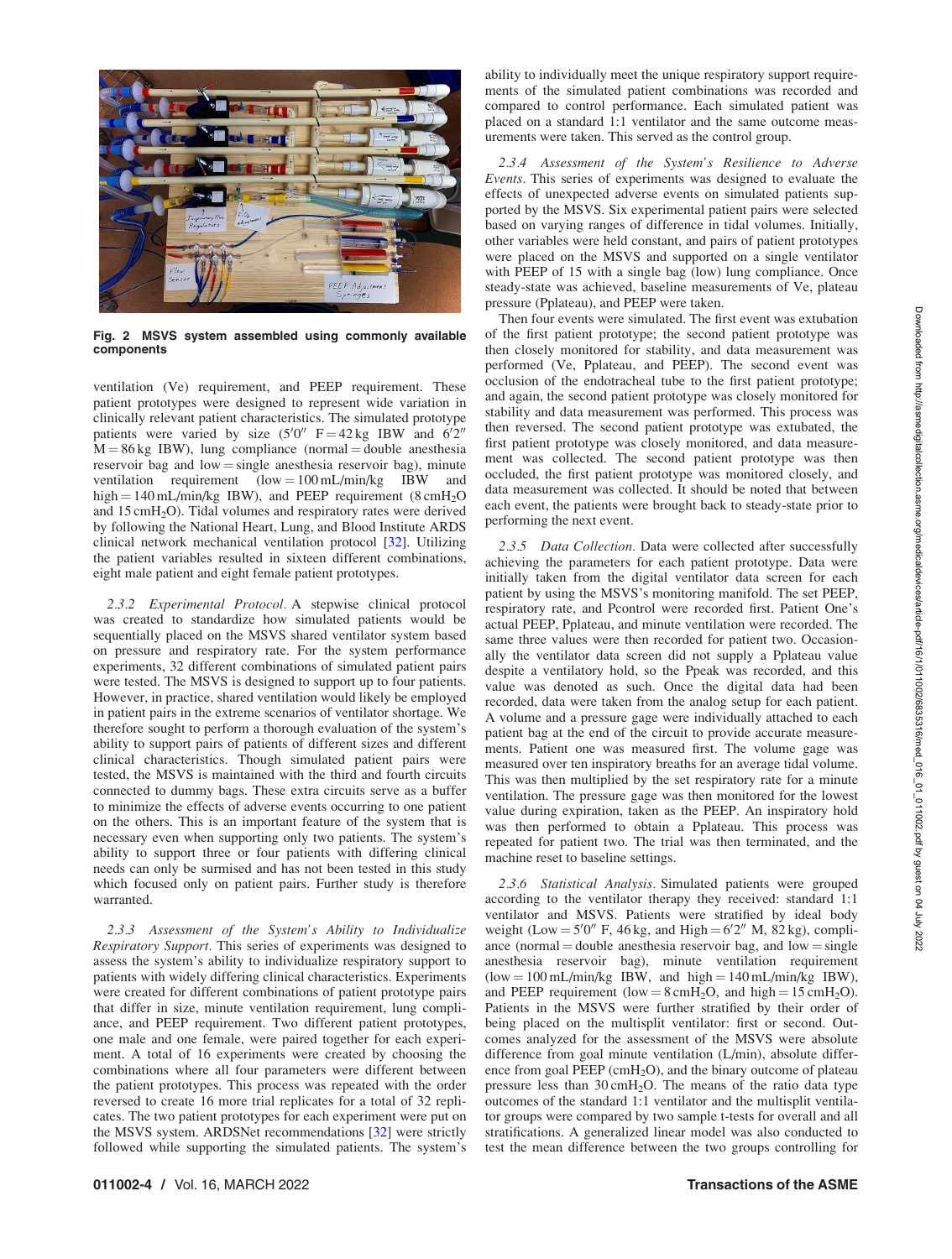all the conditions that were set. The order of being placed on the multisplit ventilator (first and second) was compared within the multisplit ventilator group. The outcome of plateau pressure less than 30 cmH<sub>2</sub>O was analyzed subjectively as no occurrences of plateau pressure greater than 30 cmH2O occurred in the standard 1:1 ventilator or MSVS groups. Outcomes analyzed for the assessment of MSVS resilience to adverse events (extubation and occlusion) were difference from steady-state minute ventilation (L/ min), difference from steady-state PEEP ( $cmH<sub>2</sub>O$ ), and the binary outcome of plateau pressure less than 30 cmH<sub>2</sub>O after event. Resilience to adverse events was analyzed by descriptive statistics only. This analysis was performed separately for extubation and occlusion events. Statistical significance was assigned to  $p < 0.05$ . Statistical analysis was performed using SAS 9.4.

#### 3 Results

3.1 Validation of Patient Model. Figure 3 shows a plot of the recorded data from the compliance experiment. Since compliance is the ratio of change-in-volume to change-in-pressure, the change in volume is plotted as a function of the pressure. Thus, the slope of the best fit line for the data represents an effective estimate of the model's compliance. Using Microsoft Excel's "trendline" function, the compliance for the single 3L bag ("ARDS" model) and double 3 L bag ("healthy" model) are  $0.05$  L/cm H<sub>2</sub>O and  $0.08$  L/cm H<sub>2</sub>O, respectively. The compliance measurement for the "healthy" model approximates the reported average compliance for a normal adult lung  $(0.1-0.2 \text{ L/cmH}_2\text{O})$ [[33](#page-7-0)]. The "ARDS" model was markedly less compliant. Therefore, the anesthesia bag model was used in the performance tests as a reasonable representation of human lungs.

#### 3.2 Performance Testing

3.2.1 Assessment of the MSVS Ability to Individualize Respiratory Support. The results of our assessment of MSVS performance are summarized in Tables [1](#page-5-0) and [2.](#page-5-0) Table [1](#page-5-0) shows the minute ventilation (L/min) absolute difference from goal for the standard 1:1 ventilator and MSVS groups for all of the tested stratifications as well as multivariable analysis results. An absolute difference from goal of 0.00 L/min would indicate that the system perfectly achieved the desired minute ventilation. A larger value indicates worse performance. The simulated patients in the standard 1:1 group were completely isolated from their counterparts whereas the simulated patients in the MSVS group shared the ventilator with a simulated patient of opposite ideal body weight, lung compliance, minute ventilation requirement, and PEEP requirement. The means between the standard 1:1 ventilator and multisplit ventilator groups were not significantly different for all or any stratification ( $p$  values  $> 0.05$ ) and the mean of MSVS was significantly lower when we control for all the conditions ( $p$  value = 0.0062). Also, the difference between the first patient on the MSVS and the second did not reach statistical significance ( $p$  value = 0.1394). The differences all tended toward tighter tolerance for the MSVS than the standard 1:1 ventilator, which leads us to believe that the MSVS has either the same or better performance with regard to minute ventilation (L/min) absolute difference from goal. A future randomized clinical trial with rigorous sample size justification should be followed to ensure the findings between the two outcomes.

This study was designed to check feasibility of MSVS' performance as a pilot study and provide necessary information for a future study. The MSVS (two patients sharing one ventilator) was compared to the gold standard (two patients, two separate ventilators). The ability of the MSVS to achieve the goal patient support parameters was therefore compared to the gold standard's ability to achieve the same goal patient support parameters. Neither the MSVS nor the gold standard achieved exact parameters and therefore the mean absolute difference from goal was always  $> 0$ . This may seem intuitively odd but when a ventilator is set to a specific



Fig. 3 Average measured static air pressure in a two parallel 3 L anesthesia bags and one 3 L anesthesia bag as a function of the volume of air added to the bag with associated standard deviation (five trials each). The slope of the line that best fits the volume/pressure relationship represents the compliance of the bag. Using Microsoft Excel's trendline function to fit a line to each dataset, the compliance of the parallel and single bags is 0.08 L/cm  $H_2O$  and 0.05 L/cm  $H_2O$ , respectively.

minute ventilation setting, it does not always achieve that exact number. This will oscillate around the desired set value at any given time. For this reason, the gold standard of two isolated ventilators supporting two distinct patients had mean absolute differences from  $\text{goal} > 0$ . Similarly, the MSVS had absolute differences from  $goal > 0$ . However, these differences were smaller for the MSVS compared to the gold standard indicating that the MSVS performed better (mean  $(SD) = 0.12$   $(0.08)$ ) for the MSVS, 0.20 (0.15) for the standard 1:1). This finding may suggest that the MSVS performs similarly compared to the gold standard and future studies with rigorous sample size justification considering potential confounding effects will be required to ensure the pattern.

Table [2](#page-5-0) shows the PEEP (cmH<sub>2</sub>O) absolute difference from goal for the MSVS group for all of the tested stratifications. An absolute difference from goal of 0.00 cmH2O would indicate that the system perfectly achieved the desired PEEP value. A larger value indicates worse performance. The simulated patients in the standard 1:1 group were completely isolated from their counterparts whereas the simulated patients in the MSVS group shared the ventilator with a simulated patient of opposite ideal body weight, lung compliance, minute ventilation requirement, and PEEP requirement. Since PEEP can be accurately set on a ventilator, the gold standard of two separate patients supported by two separate and isolated ventilators was able to precisely achieve the two distinct desired PEEP values. In contrast, the MSVS uses the one ventilator to set the lowest PEEP value and then uses a water column adjustment to individually raise the PEEP value for the patient with a higher desired setting. Our results demonstrate that the MSVS is not as good as the gold standard in achieving the two distinct, desired PEEP values for the simulated patient pairs. Therefore the mean absolute differences from goal for the MSVS were consistently  $> 0$ . The mean of MSVS group was 0.69 with SD 0.61 and significantly lower compared to  $1 \text{ cm}H_2O$ ( $p$  value  $< .001$ ). From a clinical standpoint, the MSVS was able to achieve PEEP values consistently within  $1 \text{ cm}$ H<sub>2</sub>O from the desired value even when the two simulated patients had widely disparate desired values.

Both the standard 1:1 ventilator and the MSVS were able to achieve the ventilation and oxygenation requirements for all patients in all scenarios without delivering plateau pressures greater than  $30 \text{ cm}H_2O$ . In this regard, the standard 1:1 ventilator and the MSVS performed equally well.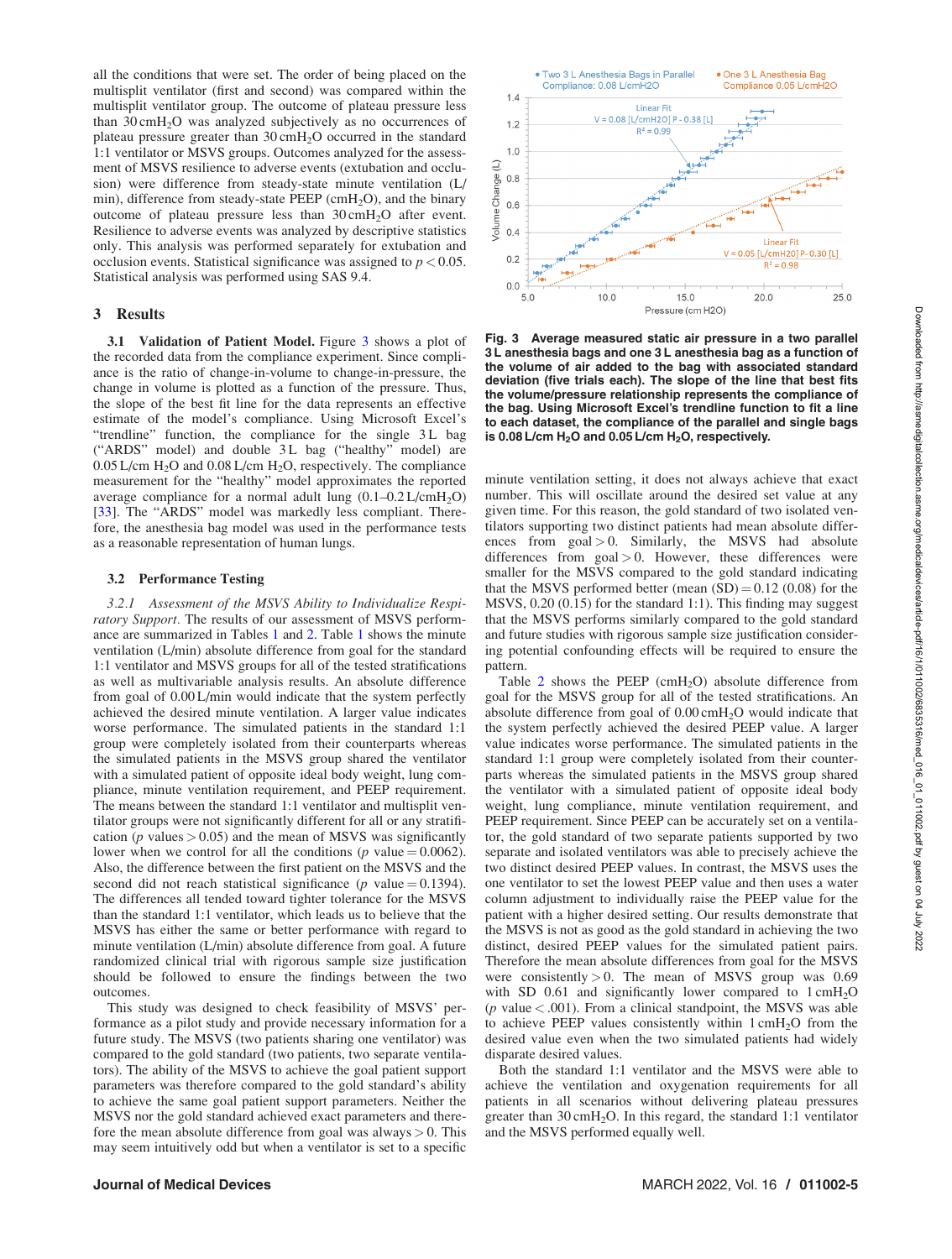Table 1 Minute ventilation (L/min) absolute difference from goal

<span id="page-5-0"></span>

|                                   |                  | Standard 1:1 |           | <b>MSVS</b>      |      |           |                                      |            |
|-----------------------------------|------------------|--------------|-----------|------------------|------|-----------|--------------------------------------|------------|
|                                   | $\boldsymbol{n}$ | Mean         | <b>SD</b> | $\boldsymbol{n}$ | Mean | <b>SD</b> | $p$ -value <sup><math>a</math></sup> | $p$ -value |
| All                               | 16               | 0.20         | 0.15      | 64               | 0.12 | 0.08      | 0.0625                               | 0.0062     |
| Ideal body weight                 |                  |              |           |                  |      |           |                                      |            |
| Low $(5'0'', 46 \text{ kg})$      | 8                | 0.20         | 0.19      | 32               | 0.13 | 0.08      | 0.3517                               | 0.5130     |
| High $(6'2'', 82 \text{ kg})$     | 8                | 0.20         | 0.11      | 32               | 0.12 | 0.08      | 0.0678                               |            |
| Compliance                        |                  |              |           |                  |      |           |                                      |            |
| Normal (double)                   | 8                | 0.26         | 0.16      | 32               | 0.14 | 0.09      | 0.0633                               | 0.0433     |
| Low (single)                      | 8                | 0.14         | 0.11      | 32               | 0.11 | 0.08      | 0.5473                               |            |
| Ve requirement                    |                  |              |           |                  |      |           |                                      |            |
| Low $(100 \text{ mL/min/kg IBW})$ | 8                | 0.24         | 0.17      | 32               | 0.12 | 0.09      | 0.0920                               | 0.2649     |
| High (140 mL/min/kg IBW)          | 8                | 0.16         | 0.12      | 32               | 0.13 | 0.08      | 0.4996                               |            |
| PEEP requirement                  |                  |              |           |                  |      |           |                                      |            |
| Low $(8 \text{ cmH}_2O)$          | 8                | 0.19         | 0.10      | 32               | 0.11 | 0.07      | 0.0785                               | 0.8489     |
| High $(15 \text{ cmH}_2O)$        | 8                | 0.21         | 0.19      | 32               | 0.14 | 0.09      | 0.3033                               |            |
| Order                             |                  |              |           |                  |      |           |                                      |            |
| First                             |                  |              |           | 32               | 0.11 | 0.07      | 0.1394                               | NA         |
| Second                            |                  |              |           | 32               | 0.14 | 0.09      |                                      |            |

Minute ventilation (L/min) absolute difference from goal for standard 1:1 ventilator and multisplit ventilator groups. An absolute difference from goal of 0.00 L/min would indicate that the system perfectly achieved the desired minute ventilation. A larger value indicates worse performance. The simulated patients in the standard 1:1 group were completely isolated from their counterparts, whereas the simulated patients in the MSVS group shared the ventilator with a simulated patient of opposite ideal body weight, lung compliance, minute ventilation requirement, and PEEP requirement.

 ${}_{p}^{a}p$ -values were from two sample t test for each condition.

 $\bar{p}_p$ -values were from a generalized linear model adjusting for ideal body weight, lung compliance, minute ventilation requirement, and PEEP requirement as well as the ventilation method (standard 1:1 versus MSVS).

3.2.2 MSVS Resilience to Extubation Adverse Events. Following extubation in the event patient, the average percent change of Ve was  $-9.0\%$  (range  $-23.3\%$  to  $-0.9\%$ ), the average percent change of Pplat was  $-7.3\%$  (range  $-15.4\%$  to 0.0%), and the average percent change of PEEP was  $-5.2\%$  (range  $-13.3\%$  to 0.0%) in the nonevent patient. The absolute value of plateau

Table 2 PEEP (cmH<sub>2</sub>O) absolute difference from goal

| <b>MSVS</b>                   |                  |      |      |                        |  |  |  |  |  |
|-------------------------------|------------------|------|------|------------------------|--|--|--|--|--|
|                               | $\boldsymbol{n}$ | Mean | SD   | $p$ value <sup>a</sup> |  |  |  |  |  |
| A11                           | 64               | 0.69 | 0.61 | < 0.0001               |  |  |  |  |  |
| Ideal body weight             |                  |      |      |                        |  |  |  |  |  |
| Low $(5'0'', 46 \text{ kg})$  | 32               | 0.58 | 0.56 | 0.1065                 |  |  |  |  |  |
| High $(6'2'', 82 \text{ kg})$ | 32               | 0.79 | 0.64 |                        |  |  |  |  |  |
| Compliance                    |                  |      |      |                        |  |  |  |  |  |
| Normal (double)               | 32               | 0.69 | 0.67 | 0.9128                 |  |  |  |  |  |
| Low (single)                  | 32               | 0.68 | 0.55 |                        |  |  |  |  |  |
| Ve requirement                |                  |      |      |                        |  |  |  |  |  |
| High (140 mL/min/kg IBW)      | 32               | 0.75 | 0.69 | 0.3185                 |  |  |  |  |  |
| Low (100 mL/min/kg IBW)       | 32               | 0.62 | 0.52 |                        |  |  |  |  |  |
| PEEP requirement              |                  |      |      |                        |  |  |  |  |  |
| Low $(8 \text{ cmH}_2O)$      | 32               | 1.04 | 0.44 | < 0.0001               |  |  |  |  |  |
| High $(15 \text{ cmH}_2O)$    | 32               | 0.33 | 0.53 |                        |  |  |  |  |  |
| Order                         |                  |      |      |                        |  |  |  |  |  |
| First                         | 32               | 0.68 | 0.65 |                        |  |  |  |  |  |
| Second                        | 32               | 0.69 | 0.57 |                        |  |  |  |  |  |
|                               |                  |      |      |                        |  |  |  |  |  |

PEEP (cmH<sub>2</sub>O) absolute difference from goal for control (standard 1:1 ventilator) and treatment groups (multisplit ventilator). An absolute difference from goal of  $0.00 \text{ cm}$ H<sub>2</sub>O would indicate that the system perfectly achieved the desired PEEP. A larger value indicates worse performance. The simulated patients in the standard 1:1 group were completely isolated from their counterparts, whereas the simulated patients in the MSVS group shared the ventilator with a simulated patient of opposite ideal body weight, lung compliance, minute ventilation requirement, and PEEP requirement.

 $\alpha_p$  value was obtained from a generalized linear model adjusting for ideal body weight, lung compliance, minute ventilation requirement, and PEEP requirement as well as the ventilation method (standard 1:1 versus MSVS).

pressure of the nonevent patient never exceeded 30 cmH2O following extubation of the other patient. Qualitatively, it appeared that the greatest change occurred in situations where both patients had a high steady-state minute ventilation. This is presumed to be because the buffering and protective effect of the inspiratory limb control valve was minimized on both patients to allow a high minute ventilation.

3.2.3 MSVS Resilience to Occlusion Adverse Events. Following occlusion in the event patient, the average percent change of Ve was  $11.4\%$  (range  $-4.6\%$  to  $43.0\%$ ), the average percent change of Pplat was  $5.4\%$  (range  $-4.3\%$  to  $26.9\%$ ), and the average percent change of PEEP was  $-1.8\%$  (range  $-7.1\%$  to 6.7%) in the nonevent patient. The absolute value of plateau pressure of the nonevent patient occasionally exceeded  $30 \text{ cm}H_2O$  following occlusion of the other patient, the maximum value of which was 35 cmH2O. Again, it appeared that the greatest change occurred in situations where both patients had a high steady-state minute ventilation, presumably because of the same decreased buffering and protective effect of the inspiratory control valve.

#### 4 Discussion

The COVID-19 pandemic has resulted in a critical shortage of medical supplies highlighted by the lack of sufficient ventilators in hard hit areas. Using one ventilator to support multiple patients has been reported as a temporary solution  $[6,11,12,17]$  $[6,11,12,17]$  $[6,11,12,17]$  $[6,11,12,17]$ . Furthermore, on March 31, 2020, the United States Health and Humans Services Department released a technical guidance document regarding the sharing of ventilators between multiple patients as a treatment of last resort [[18\]](#page-7-0). However, treating more than one patient with a single ventilator entails multiple and significant patient safety concerns as detailed in the Joint Statement released on March 26, 2020 made by the Anesthesia Patient Safety Foundation, SCCM, American Association for Respiratory Care, American Society of Anesthesiologists, American Association of Critical-Care Nurses, and American College of Chest Physicians [[30](#page-7-0)] These concerns center on the inability of an open, parallel shared system to provide tailored adjustments to meet the individual needs of critically ill patients.

Our study describes the initial testing of a regulated shared ventilator system designed to address these concerns. The MSVS was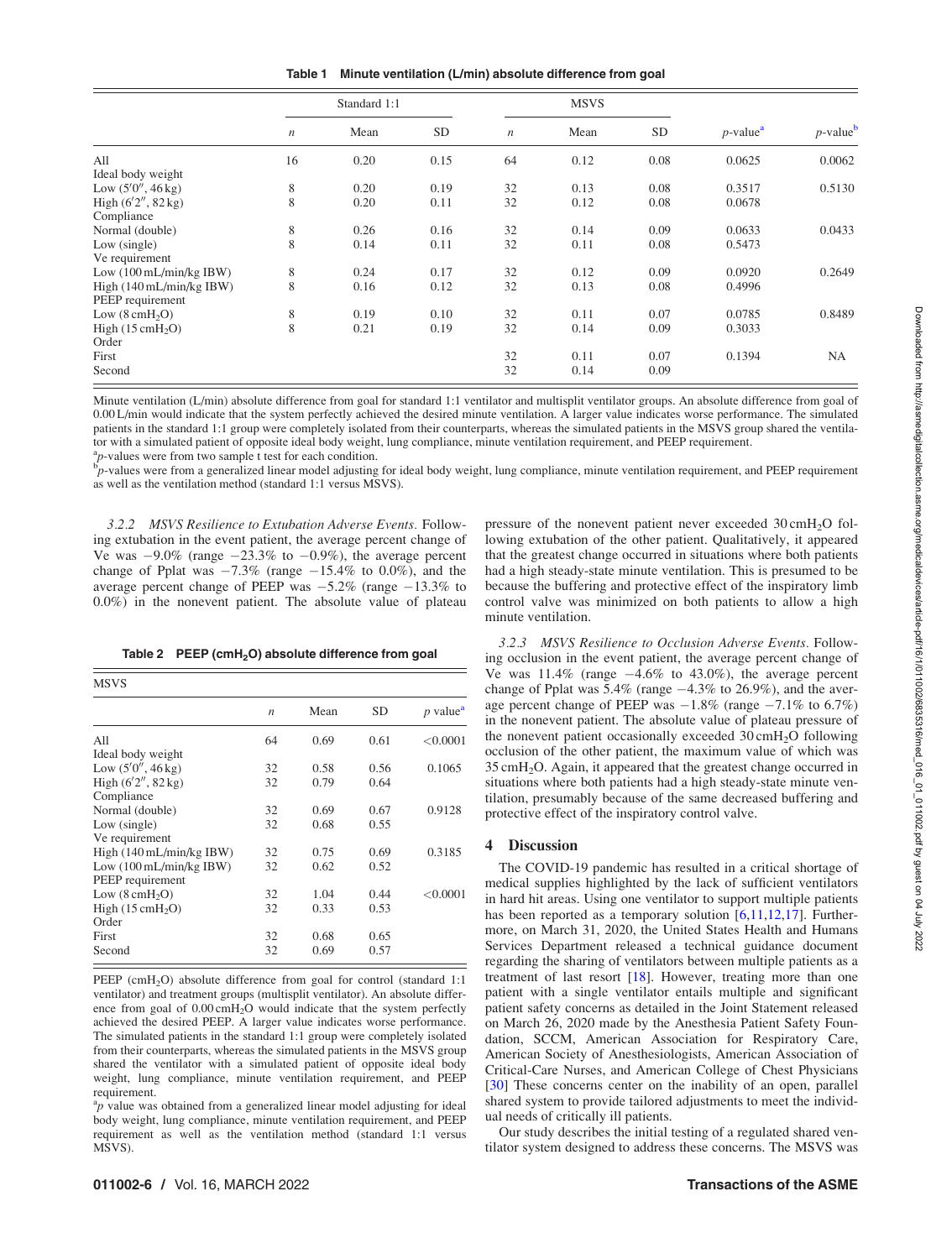<span id="page-6-0"></span>designed to individualize respiratory care by regulating peak inspiratory pressure, tidal volume, PEEP, and fractional inspired oxygen to each patient. Respiratory rate and I/E ratio would be constant between the patients. This allows for individual adjustments to meet the dynamic and unique oxygenation and ventilation requirements of each patient.

Overall, these studies were designed to assess the efficacy and safety of the MSVS as a regulated, shared ventilator system. Recently, brief communications have reported the feasibility of regulating flow while sharing a ventilator [\[34,35](#page-7-0)]. Han and colleagues described a "bag-in-a-box" system that can provide personalized care to multiple patients using a single ventilator. Their design is significantly different from the MSVS but further demonstrates that the concept of ventilator sharing may be safe. The report highlighted the relative safety of their system where simulated adverse events to one patient had minimal effect on the others—a finding similar to our results. They also reported a limited series of tests demonstrating the possibility of delivering individualized tidal volumes and pressures to test lungs with different compliances. In their report, different volumes and pressure were delivered, but many of the simulated patients received support that was significantly far from goal [\[36\]](#page-7-0). In our study, we demonstrate that the MSVS is able to consistently deliver individualized respiratory goals to simulated patients with not only different compliances, but also different sizes and minute ventilation requirements. In this manner, we believe that this report further adds to the knowledge base surrounding the principles and techniques of ventilator sharing.

Treating more than one patient with a single ventilator should only be considered when other options have been exhausted. The Joint Statement published by the SCCM, American Association for Respiratory Care, American Society of Anesthesiologists, Anesthesia Patient Safety Foundation, American Association of Critical-Care Nurses, and American College of Chest Physicians discusses numerous, valid patient safety concerns [[30\]](#page-7-0). These concerns focus on sufficient individualization of respiratory support, accurate patient monitoring, and the risks of sudden adverse events [\[30\]](#page-7-0). Therefore, any method of ventilator sharing must consider these clinical points. Based on this early data, the MSVS described in this report may potentially address some of these concerns.

We recognize there are many limitations to this study and the MSVS. The most notable of which is the inability to individually adjust respiratory rate and I/E ratio. In addition, all patients would have to be deeply sedated or paralyzed and treated with pressurecontrolled ventilation. As suggested in other reports describing nonregulated systems, a strategy whereby patients with similar clinical features are grouped together would likely need to be employed. The patient model is rudimentary. While we measured the compliances of the models and found them to be close to, and less compliant than a normal adult human lung, the actual, dynamic compliance characteristics are a limited approximation of ARDS lungs. Our experiments, designed to evaluate the capabilities and limits of the MSVS system, were only performed using this inanimate model and therefore extrapolating these capabilities to the management of actual, critically ill patients is difficult.

The system can deliver this individualized care but cannot do this automatically. The normal ventilator alarms and feedback mechanisms must be turned off while the MSVS is employed. The care team will need to rely on careful observation of clinical data and respond to this data by adjusting the MSVS/ventilator settings. They will need to do this without the benefit of alarms and automatic feedback loops. If while observing this data, they see that the patients each require different support changes, our results indicate that these individualized changes can be effectively accommodated using the MSVS. However, the system is not able to sense and perform these changes automatically.

#### 5 Conclusion

This paper describes the design and initial testing of a regulated shared ventilator system. This unique modification was designed to partially individualize respiratory care by regulating peak inspiratory pressure, tidal volume, and peak end expiratory pressure to each patient on the MSVS. Respiratory rate and I/E ratio would be constant between the patients. Inspired oxygen fraction could be adjusted individually by flowing supplemental oxygen through a nozzle connector on each inspiratory ventilator limb. This would potentially allow for individual changes to meet the dynamic and unique oxygenation and ventilation requirements of each patient.

In the first series of experiments, the compliance of the lung models was measured. The lung models were endotracheal tubes connected to anesthesia reservoir bags. While this is clearly an extremely simplified model, it was found that the anesthesia bags were much less compliant than normal values for adult lungs. Specifically, the measured compliance for the "ARDS" lung model and close to "healthy" lung model was  $0.05$  L/cm H<sub>2</sub>O and  $0.08$  L/cm  $H<sub>2</sub>O$ , respectively. This compares to the reported compliance of a normal adult of  $0.1 - 0.2$  L/cmH<sub>2</sub>O [\[32](#page-7-0)]. Based on these results, we felt that the patient lung models employed in this study represented simple but reasonable models of normal and ARDS lungs.

The second series of experiments demonstrated that the MSVS can be used to provide individualized care following standard ARDS net guidelines [[32\]](#page-7-0) to different combinations of simulated patients with widely differing clinical characteristics. The patient prototypes were designed to represent a real-world range of patient size, lung compliance, oxygenation, and minute ventilation requirements. In all cases, the MSVS and associated management protocol were able to provide care that met the individual oxygenation and ventilation needs of the different patients. The management protocol was designed as a step-by-step guideline for placing patients on and off the shared system while minimizing the effects of these movements on the remaining patient. The combinations tested in this series of experiments were purposefully extreme and it is reasonable to interpolate that the MSVS is able to adequately support combinations of more closely matched patients.

Finally, an initial adverse event analysis was done to see what effect simulated, abrupt endotracheal tube occlusion or extubation would have on the remaining patients on the shared ventilator system. In general, it was found that the changes in respiratory parameters to the remaining patient after an adverse event were acceptable with the MSVS.

The MSVS was presented as a regulated, shared ventilator system that is capable of individualizing respiratory care to clinically dissimilar simulated patients. We therefore present this option as a last resort to be considered only in a resource-limited surge scenario. It is important to understand that this system is not yet Food and Drug Administration approved and the performance will vary depending on the type of ventilator and components of the system. We strongly recommend that if there is consideration for use of a system like the one shown here, practitioners first build it out and test it in simulation to familiarize themselves with the system, monitoring, and troubleshooting. A clear understanding of its inherent weaknesses is essential before attempting its use.

#### References

- [1] Hui, D. S., Azhar, E. I., Madani, T. A., Ntoumi, F., Kock, R., Dar, O., Ippolito, G., et al., 2020, "The Continuing 2019-nCoV Epidemic Threat of Novel Coronaviruses to Global Health—The Latest 2019 Novel Coronavirus Outbreak in Wuhan," [Int. J. Infectious Diseases,](http://dx.doi.org/10.1016/j.ijid.2020.01.009) 91, pp. 264–266.
- [2] Johns Hopkins University of Medicine, 2021, "Johns Hopkins Coronavirus Resource Center," Johns Hopkins University of Medicine, Baltimore, MD, accessed Jan. 9, 2021, <http://coronavirus.jhu.edu/>
- [3] King, W. P., Amos, J., Azer, M., Baker, D., Bashir, R., Best, C., Bethke, E., et al., 2020, "Emergency Ventilator for COVID-19," [PLoS One,](http://dx.doi.org/10.1371/journal.pone.0244963) 15(12), p. e0244963.
- [4] Auld, S. C., Caridi-Scheible, M., Blum, J. M., Robichaux, C., Kraft, C., Jacob, J. T., Jabaley, et al., 2020, "ICU and Ventilator Mortality Among Critically Ill Adults With COVID-19," [Crit. Care Med.](http://dx.doi.org/10.1097/CCM.0000000000004457), 48(9), pp. e799–804.
- [5] Bhatt, H., and Singh, S., 2020, "The Ethical Dilemma of Ventilator Sharing During the COVID-19 Pandemic," [J. Global Health](http://dx.doi.org/10.7189/jogh.10.020392), 10(2), p. 020392.